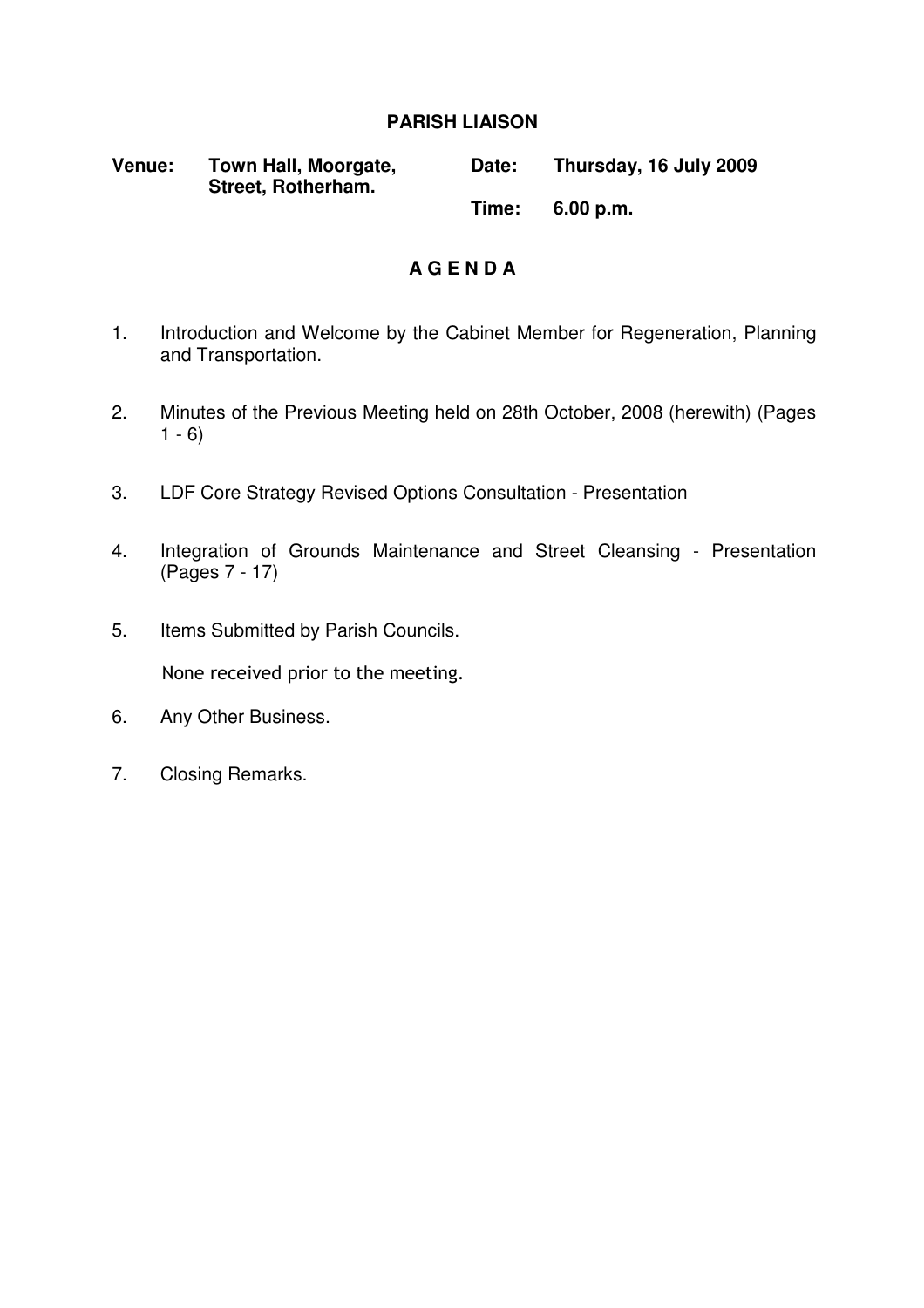

#### **PARISH LIAISON TUESDAY, 28TH OCTOBER, 2008**

**Present:-** Councillor Gerald Smith, Cabinet Member for Regeneration and Development Services (in the Chair),and Councillor D. Pickering, Chair of the Planning Board.

Mr. M. Gazur, Anston Parish Council Representative Mr. E. Cooper, Aston-cum-Aughton Parish Council Representative Mr. A. Hodkin, Aston-cum-Aughton Parish Council Representative Mrs. P. Wade, Aston-cum-Aughton Parish Council Representative Councillor D. Hughes, Catcliffe Parish Council Representative Mr. B. Jolly, Catcliffe Parish Council Representative Mrs. B. Jolly, Catcliffe Parish Council Representative Mr. G. McIntosh, Catcliffe Parish Council Representative Mrs. J. McIntosh, Catcliffe Parish Council Representative Mrs. S. Lewis, Dalton Parish Council Representative C. G. Malico, Dalton Parish Council Representative P. Sludden, Dalton Parish Council Representative D. Barker, Dinnington Town Council Representative P. A. Davies, Dinnington Town Council Representative A. Currie, Maltby Town Council Representative Mr. K. Stringer, Maltby Town Council Representative Mr. D. Rowley, Ravenfield Parish Council Representative Mr. R. Swann, Woodsetts Parish Council Representative Mrs. E. Cockayne, Woodsetts Parish Council Representative

### **Also in attendance:-**

Mr. P. Gill, Green Spaces Manager, Culture and Leisure, Environment and Development Services

Mr. S. Savage, Senior Engineer, Environment and Development Services

Mr. C. Johnston, Development Control Officer, Environment and Development **Services** 

### **Apologies were received from:-**

Councillor Sheila Walker Councillor I. St. John, Anston Parish Council Laughton Parish Council Todwick Parish Council Wales Parish Council

### **17. INTRODUCTION AND WELCOME**

 The Chairman introduced those present and welcomed everyone to the meeting and explained its purpose.

### **18. MINUTES OF THE PREVIOUS MEETING**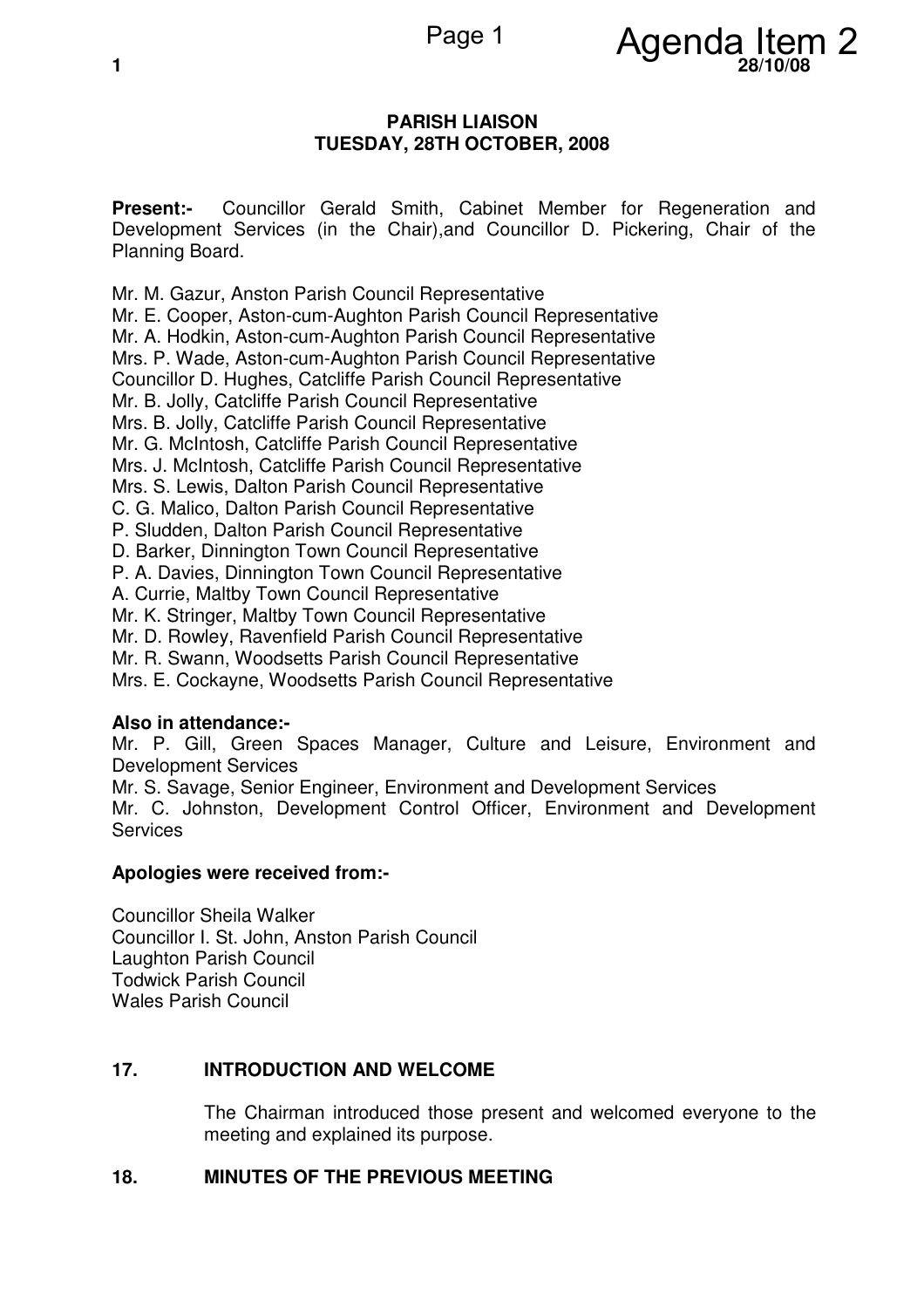The minutes of the meeting held on  $26<sup>th</sup>$  February, 2008 were agreed as a correct record.

#### **19. MATTERS ARISING**

 With regards to Minute No. 14(a) it was confirmed that the roadworks on the A631 could be contributing to the problem with traffic at Aughton crossroads.

A further survey was to be undertaken, but once the roadworks were completed to Whiston crossroads it would hopefully improve the situation.

### **20. ROTHERHAM PLAY PATHFINDER**

 Phil Gill, Green Spaces Manager, gave a presentation on the Rotherham Play Pathfinder, which was a Department for Children, Schools and Families' Play Pathfinder programme who had awarded approximately £2.6 million to Rotherham. This was to be administered through the Council, with a number of Parish Councils being beneficiaries of funding for renewed play areas. This was based purely on an assessment which looked at existing play facility condition, catchment area, green space audit information and major gaps in provision. The Council's 'Play Team' hoped to work very closely with Parish Councils in order to ensure that they were comfortable with proposals and would want to involve them as fully as possible in the consultation for the new play facilities.

The presentation, therefore, drew specific attention to:-

- The two year Capital Programme to deliver area based play facilities.
- 28 area based play facilities.
- Design Guide developed by Play England.
- Land Ownership Years 1 and 2.
- Project Board overseeing delivery process.
- Working in partnership.

A discussion and a question and answer session ensued and the following issues were raised and clarified:-

- Support and technical guidance to Parish Councils who were willing to refurbish existing facilities and bring them up to standard.
- Raising awareness with Parish Councils about this Project as this had not filtered through.
- Importance of such a project and the pleasure it would bring to the Borough's young people.
- Age range of proposed facilities.
- The plans for the destination plan facility in Clifton Park.
- Responsibility, supervision and management of the play facilities once they had been provided.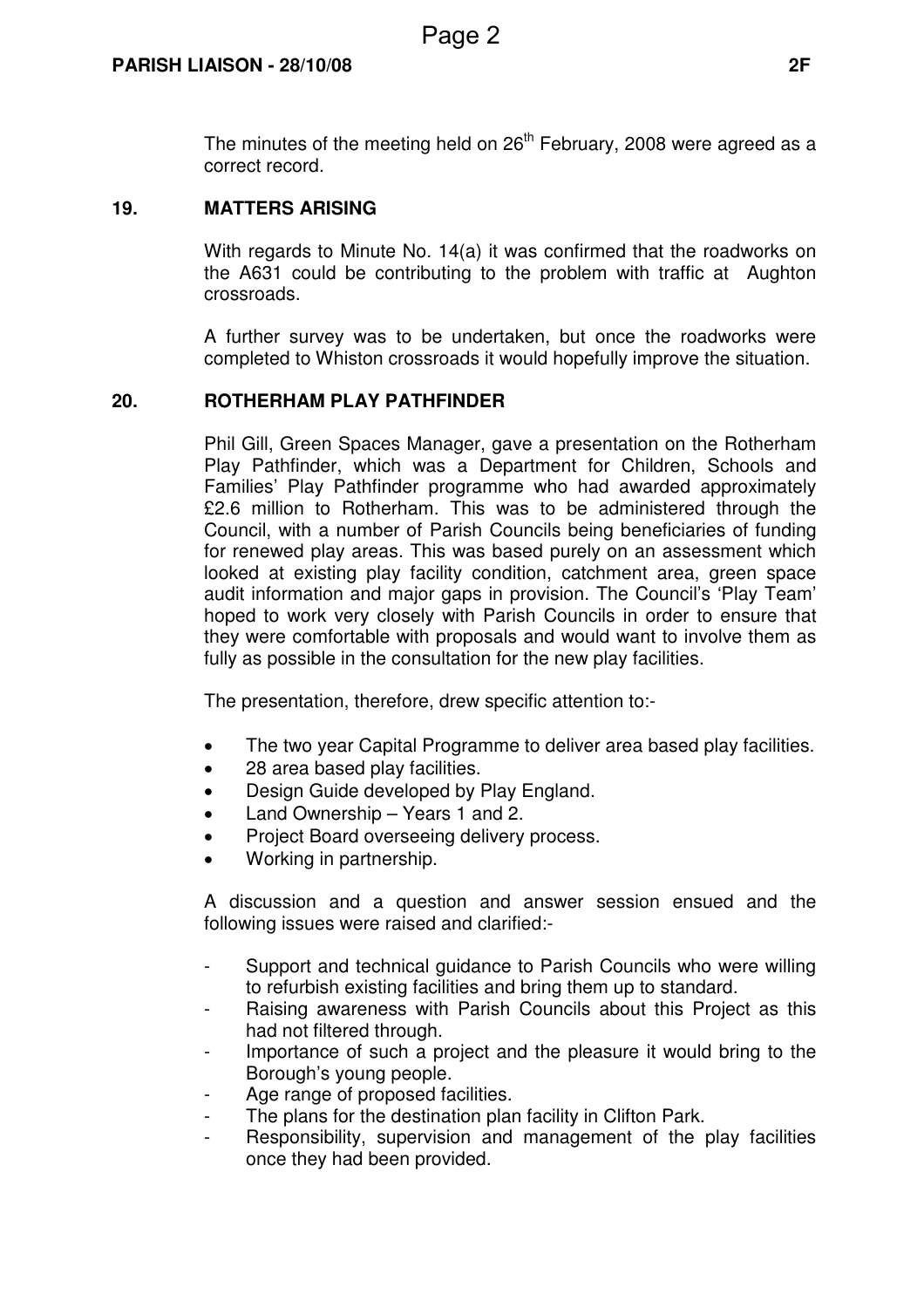Agreed:- (1) That Phil Gill be thanked for his informative presentation.

(2) That further information be provided to Parish Councils in due course.

### **21. GROUNDS MAINTENANCE CONTRACT**

 Phil Gill, Green Spaces Manager, gave an update on behalf of Streetpride on the current Grounds Maintenance Contract and the standards of service currently being provided.

It was acknowledged that the current Grounds Maintenance Control was not up to the normal standard the Council would like. It had deteriorated over the last two years, the main reason for which was the budget and how it had failed to keep up with the job that was required. A number of issues had added to the costs to deliver the service relating to cost of labour, plant hire, fuel and landfill tax. The level of service previously experienced could, therefore, not be sustained.

Currently the service, delivered through Ringway, was run as an "At Cost" Contract, with little profit being made on an open book basis. The Council was working in partnership with the contractor to ensure the delivery of the service and working closely with Parish Councils..

As of 1<sup>st</sup> April, 2008, grass was being cut on a three weekly cycle and seasonal bedding had been reduced. In reality standards were therefore, reduced due to the reduction in the frequency of grass cutting and as a result of the inclement weather during the summer.

In spite of the difficulties the number of complaints received by Streetpride had reduced, but Streetpride were making every effort to limit the impact of this reduced service in the borough.

Whilst the situation was far from ideal, consideration needed to be given as how best to resolve this. An improved budget position would achieve a better standard of service and the budget process was ongoing at the moment.

The contract with Ringway was due to expire in October, 2009. There were provisions in the contract for this to be extended until 2011, but the Council needed to consider all its options before making any decision.

Work was ongoing and it was envisaged that the Council would embark on a period of consultation looking at ways to reach Parish Councils and other consultees shortly.

Various Parish Councils made comment on the current Grounds Maintenance Service and raised questions relating to:-

• The Rotherham Charter with Parish Councils and if any budget could be devolved to those with Quality Parish Council status to undertake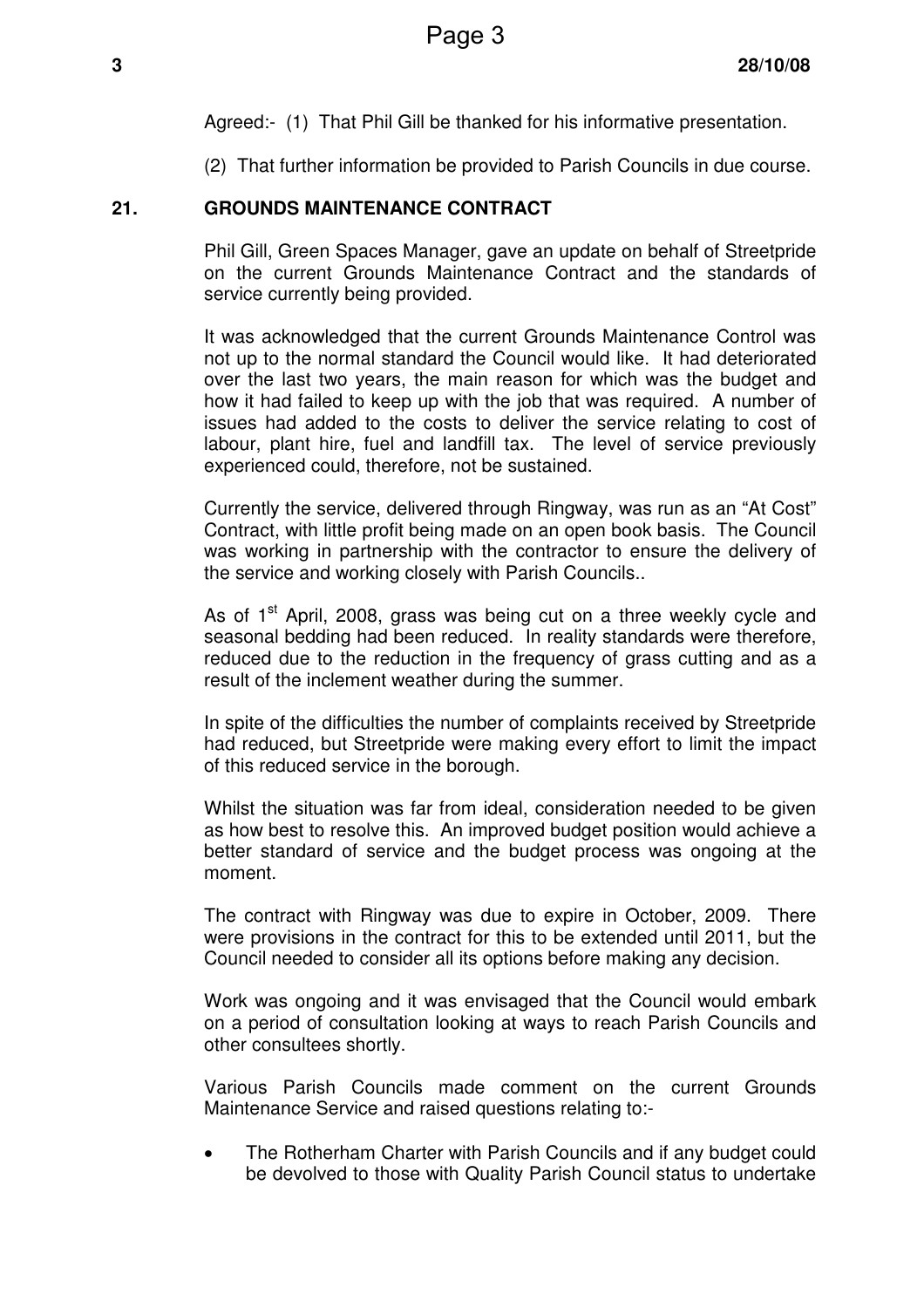their own maintenance programme.

• In the short term, the Council is undertaking a review of its grounds maintenance contract. In the medium term a review of how this is to be delivered, which may include devolvement of services to other organisations such as Parish Council will be considered.

Whether it was an option to bring the Grounds Maintenance Contract back "in house" by the Council:-

- This option is to be considered as part of the short term review of the current service contract.
- Whether consideration should be given to using bark or mulch along hedgerows to prevent the grass from growing.
- Every opportunity to provide a sustainable approach to how areas are maintained is made. The use of mulch as weed depressant is undertaken in certain areas. The use in hedgerows will be considered.

Three week cutting cycle and the unsuitability of this frequency in rural areas:-

The current budget available only permits a frequency of cutting once every three weeks. At times of rapid growth rate and when inclement weather and poor ground conditions occur it is evident that cutting once every three weeks is not adequate. Requests for further funding for the grounds maintenance service for 2009/10 have been submitted and will be considered by members along with other priorities.

Agreed:- (1) That Phil Gill be thanked for his report.

(2) That appropriate feedback be reported to Parish Councils in due course.

### **22. ITEMS SUBMITTED BY PARISH COUNCILS**

 Discussion took place on the following local issues, which were reported by representatives of the Parish and Town Councils:-

(a) Waverley New Community Planning Application

 Representatives from Catcliffe Parish Council expressed their concerns about the planning application for the new Waverley Community. The Parish Council had sent a letter out to every resident in Catcliffe asking them to comment, with responses received relating to traffic, risk of flooding, the traffic assessment and the promotion of the new development by Atisreal.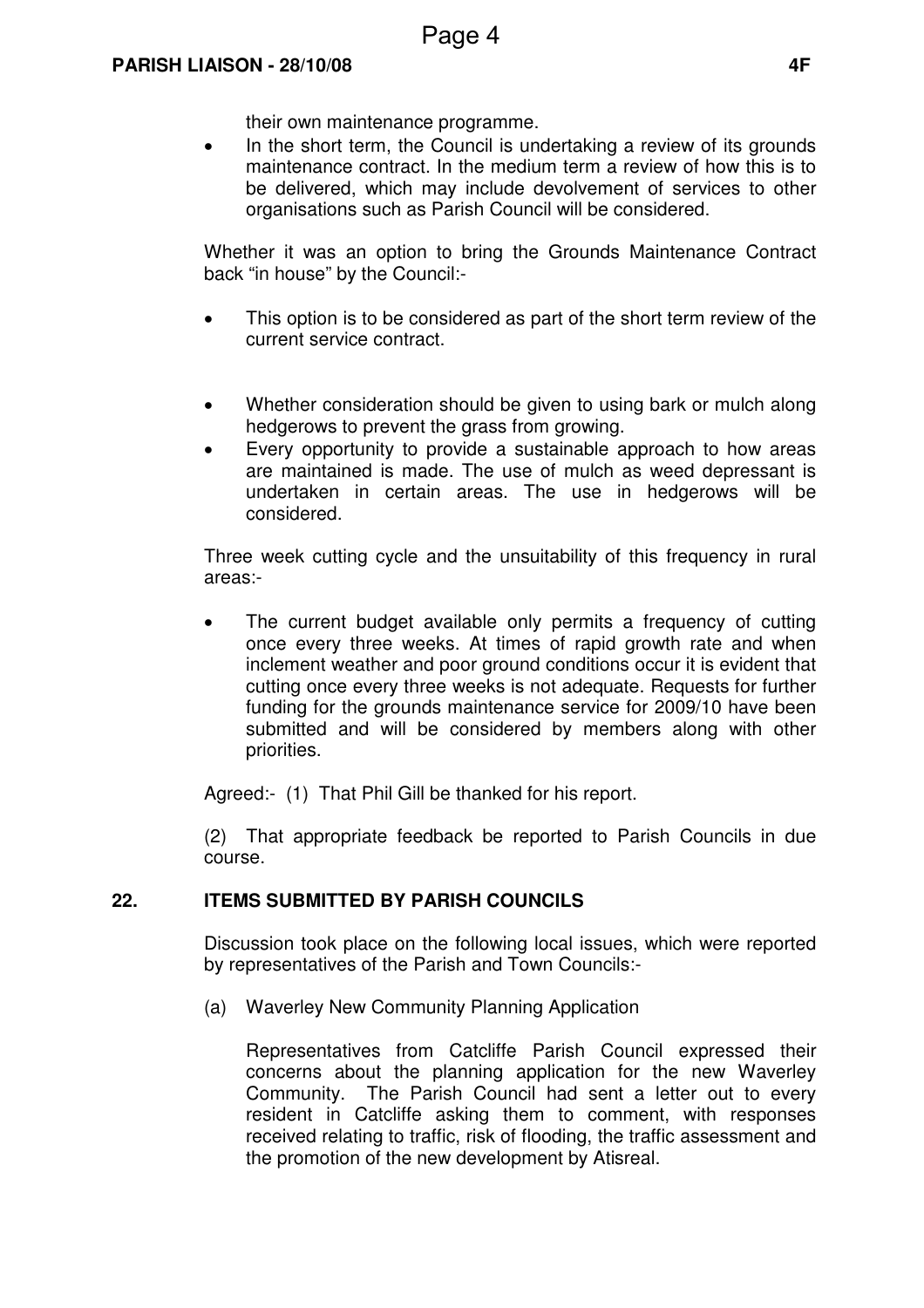The Parish Council also queried whether a presentation was anticipated on the new planning application at the Area Assembly.

 Chris Johnston, Development Control Officer, gave an update on the current situation and confirmed that the planning application was submitted in late August. The consultation period of six weeks expired on the  $17<sup>th</sup>$  October for comments. A series of public meetings were now envisaged during late November/early December in Catcliffe, Orgreave and Treeton.

 It was confirmed that a traffic assessment had been submitted with the planning application and formed part of the Environmental Impact Assessment and was based on forecasted trends of traffic generation.

 As part of the planning application it was proposed that the B6066 Highfield Lane would be reinforced and updated prior to any significant development being provided.

 Staff at the Rother Valley West would be contacted regarding presentations regarding the planning application at the Area Assembly.

(b) Road Safety and Speeding through Woodsetts Village

 Further to Minute No. 13(a) of the meeting of the Parish Liaison held on 26<sup>th</sup> February, 2008, representatives from Woodsetts Parish Council gave a further update on the situation through Woodsetts Village. Safety signs were replaced during July, 2008, with very little liaison with the Parish Council as to their location. In their current location they did little to reduce speed.

 A traffic survey was to be undertaken and information was to be taken from the vehicle activation signs, but this was not currently available for downloading.

Stuart Savage, Senior Engineer, gave an update on the current position and the proposals to undertake a Pedestrian and Vehicle count to be carried out near the crossroads in Woodsetts to determine whether the site met the criteria for a crossing. This count was to be carried out on a Monday as requested by Councillor Darren Hughes and agreed with Councillor Gerald Smith.

Every effort was made to download speed data from the two Vehicle Activated Signs from either end of Woodsetts Village. Unfortunately, it was not possible to retrieve any information due to a connection problem, but this would be revisited shortly.

The survey information undertaken by Councillor Darren Hughes had not been received, but would be followed up immediately.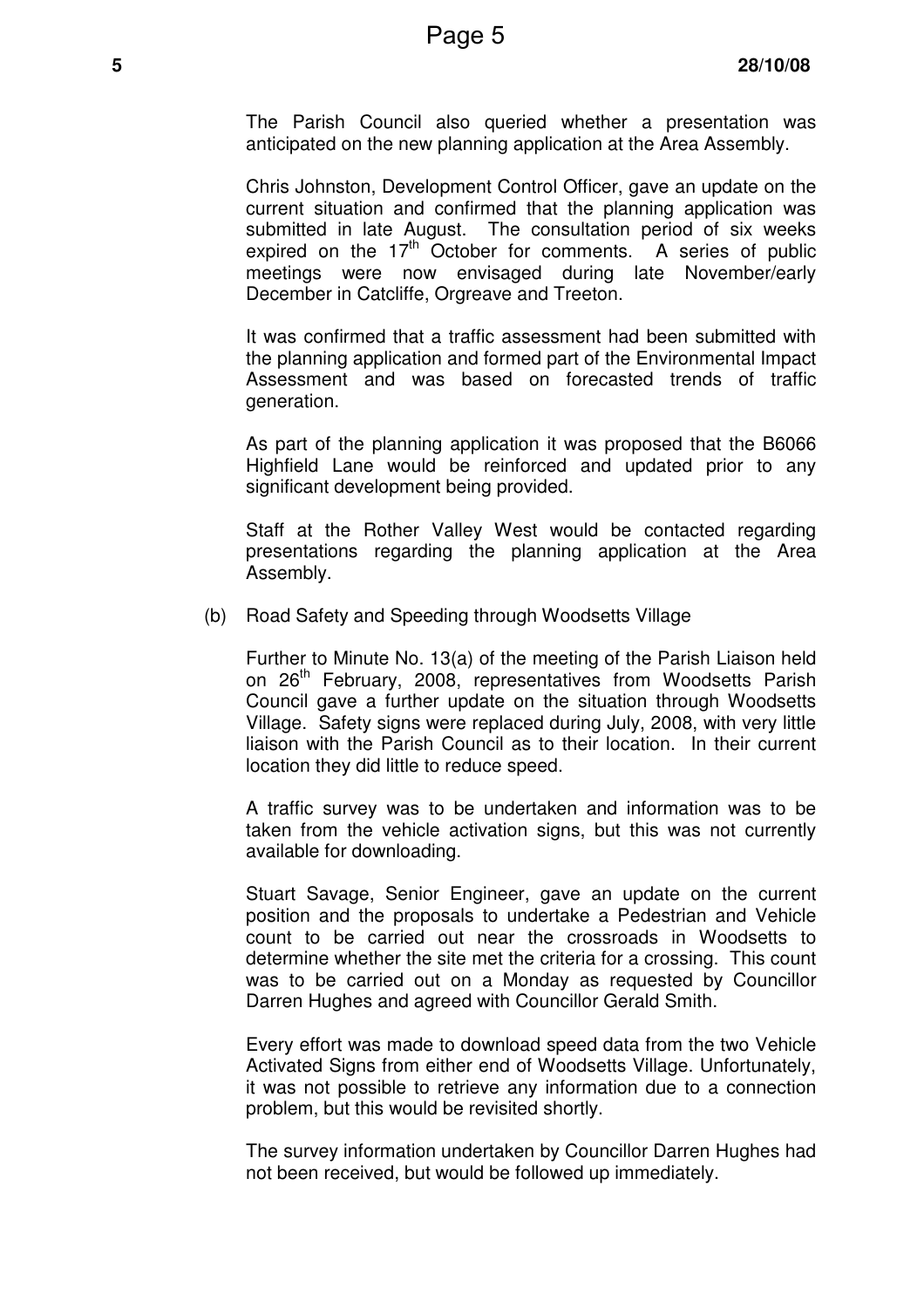Every effort would be made to look at possible alternative locations for the speed activation signs, but they were only activated by using a 100 metre stretch of road.

Alternative road safety methods would be looked into and fed back to the Parish Council in due course.

### **23. ANY OTHER BUSINESS**

 (a) A representative from Ravenfield Parish Council made reference to the new swimming pool at Aston and asked if there were any plans for further parking.

 The Chairman confirmed that a dilapidated building on the site was to make way for further parking.

(b) A representative from Ravenfield Parish Council asked for an update on the global speed limit review across the Borough.

 Stuart Savage, Senior Engineer, confirmed that all Highway Authorities were required by 2011 to conduct a review of speed limits on their A and B class roads, which would, of course, include the road through Ravenfield. A Speed Management Strategy had been put together with colleagues in the other South Yorkshire districts and South Yorkshire Police to assist with the review.

(c) A representative from Woodsetts Parish Council asked for an update on the A57 Bypass.

 The Chairman reported the planning consent previously granted had now expired and a new application had to be submitted.

(d) A representative from Catcliffe Parish Council asked if there were provision for disabled swimmers to enter the water in the new swimming pools.

 The Chairman confirmed that the pool at Aston did, in fact, have a hoist type facility to assist disabled swimmers into the water. As far as he was aware the pools were completely inclusive and did not exclude anyone who wanted to use them.

### **24. CLOSING REMARKS**

 Councillor Smith thanked the Parish Councils' representatives for their attendance and closed the meeting at 7.30 p.m.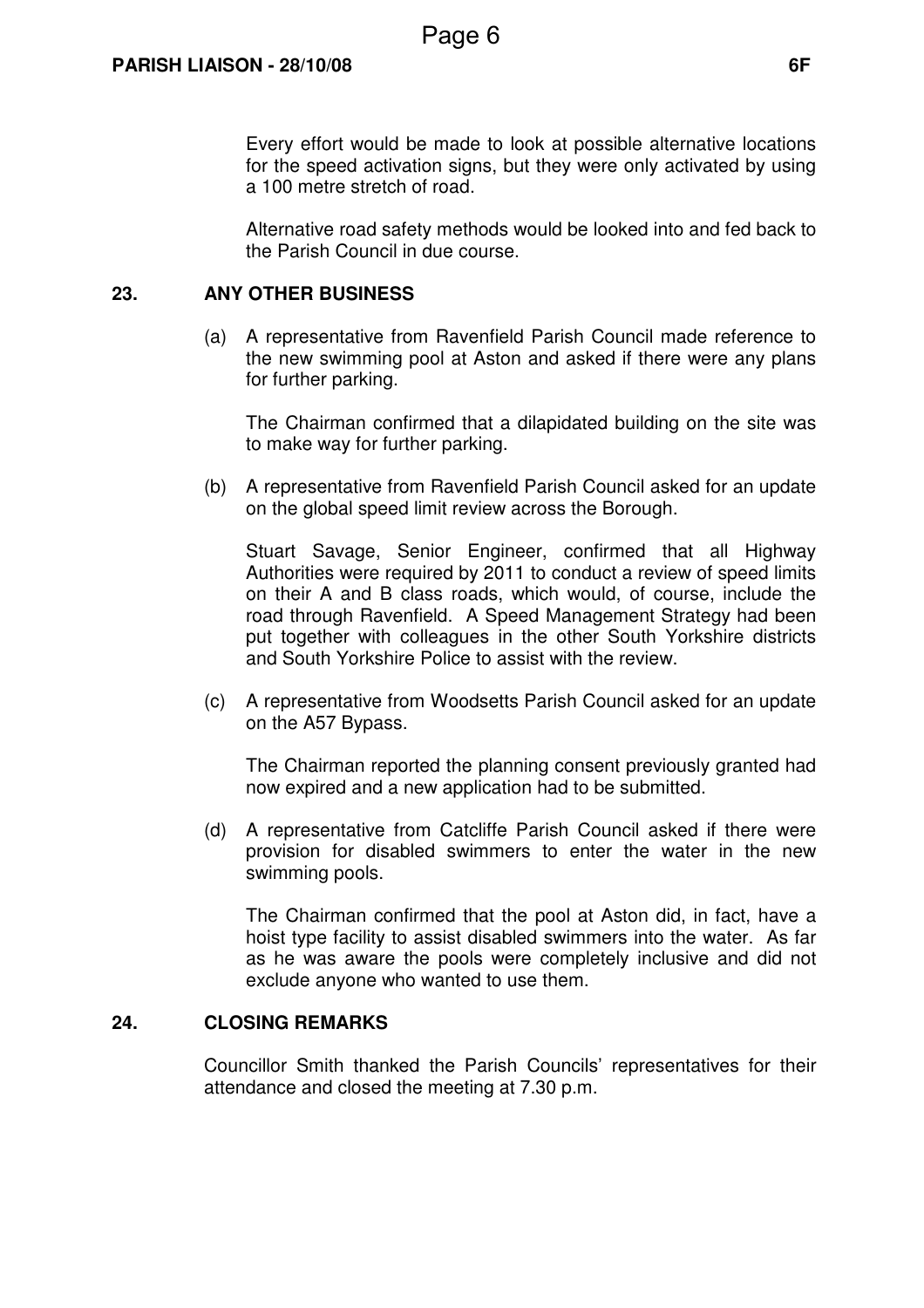

# Rotherham

# **Streetpride**

# **Parish Liaison Meeting 16 July 2009**

### **Integration of Grounds Maintenance& Street Cleansing**

**David Burton – Director of Rotherham Streetpride**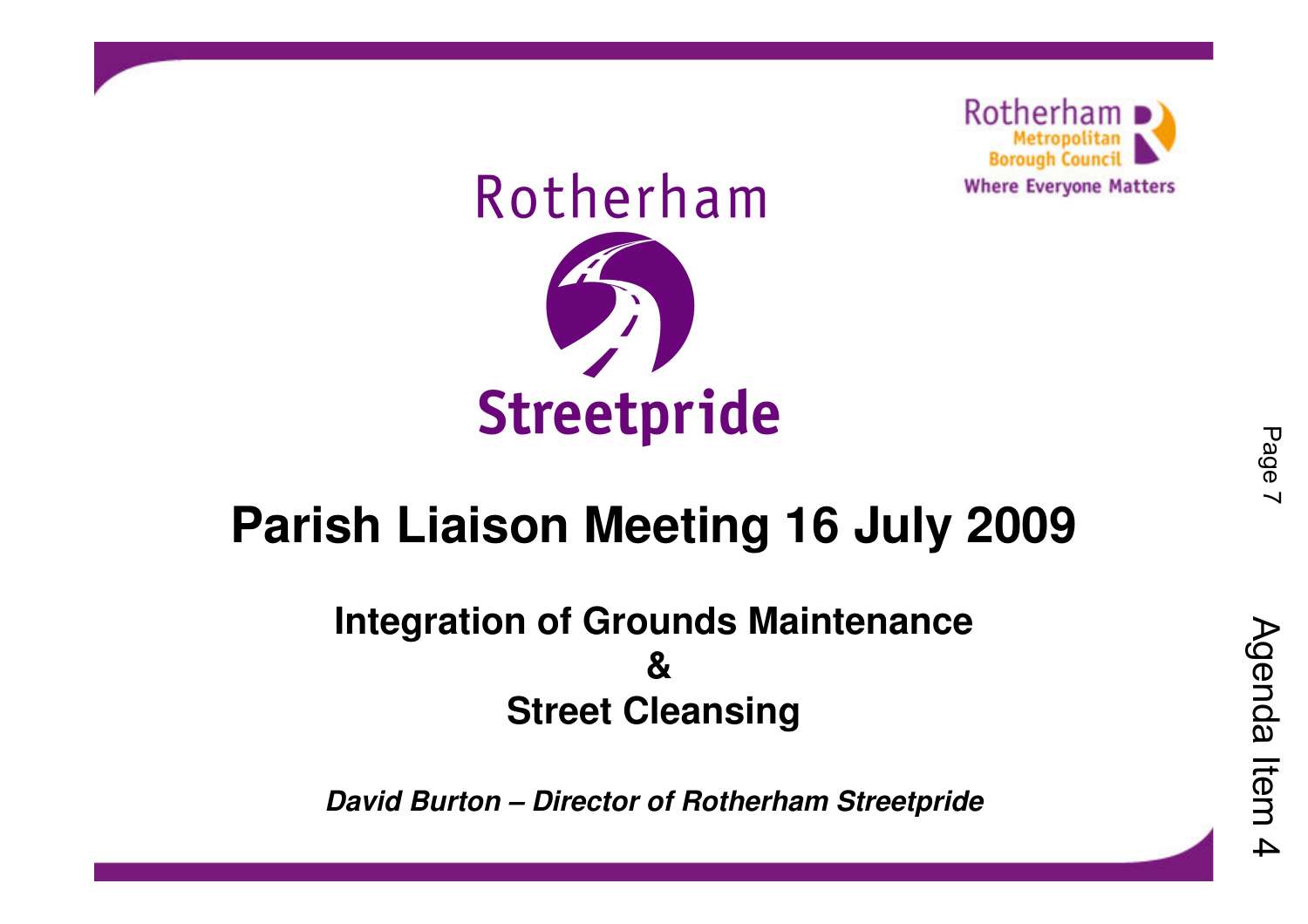





- **Street Cleansing Overview**
- **6** Grounds Maintenance Overview
- Options for Grounds Maintenance
- Advantages $\Omega$
- Integration Proposals and Timeline $\odot$
- **Questions**  $\bullet$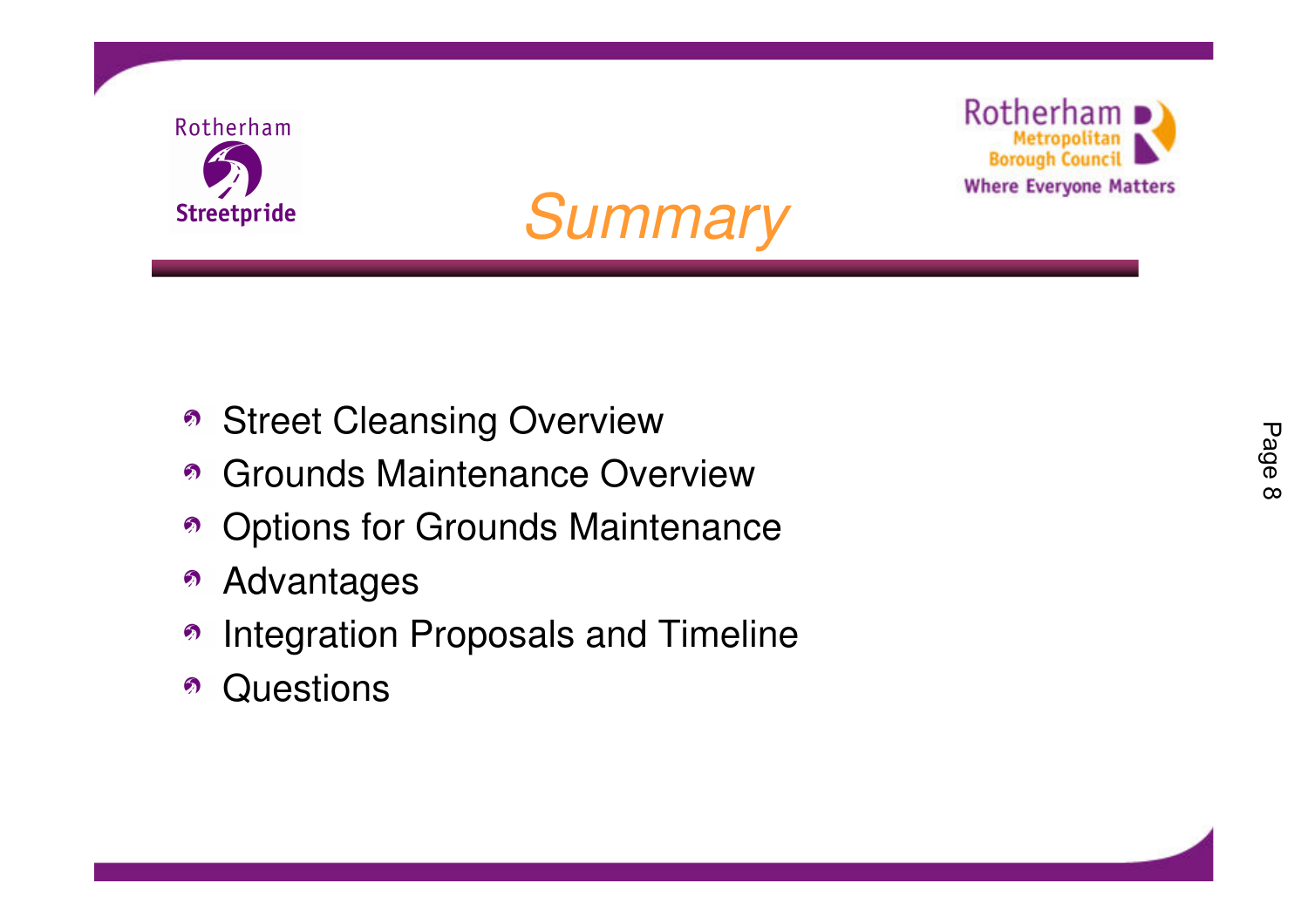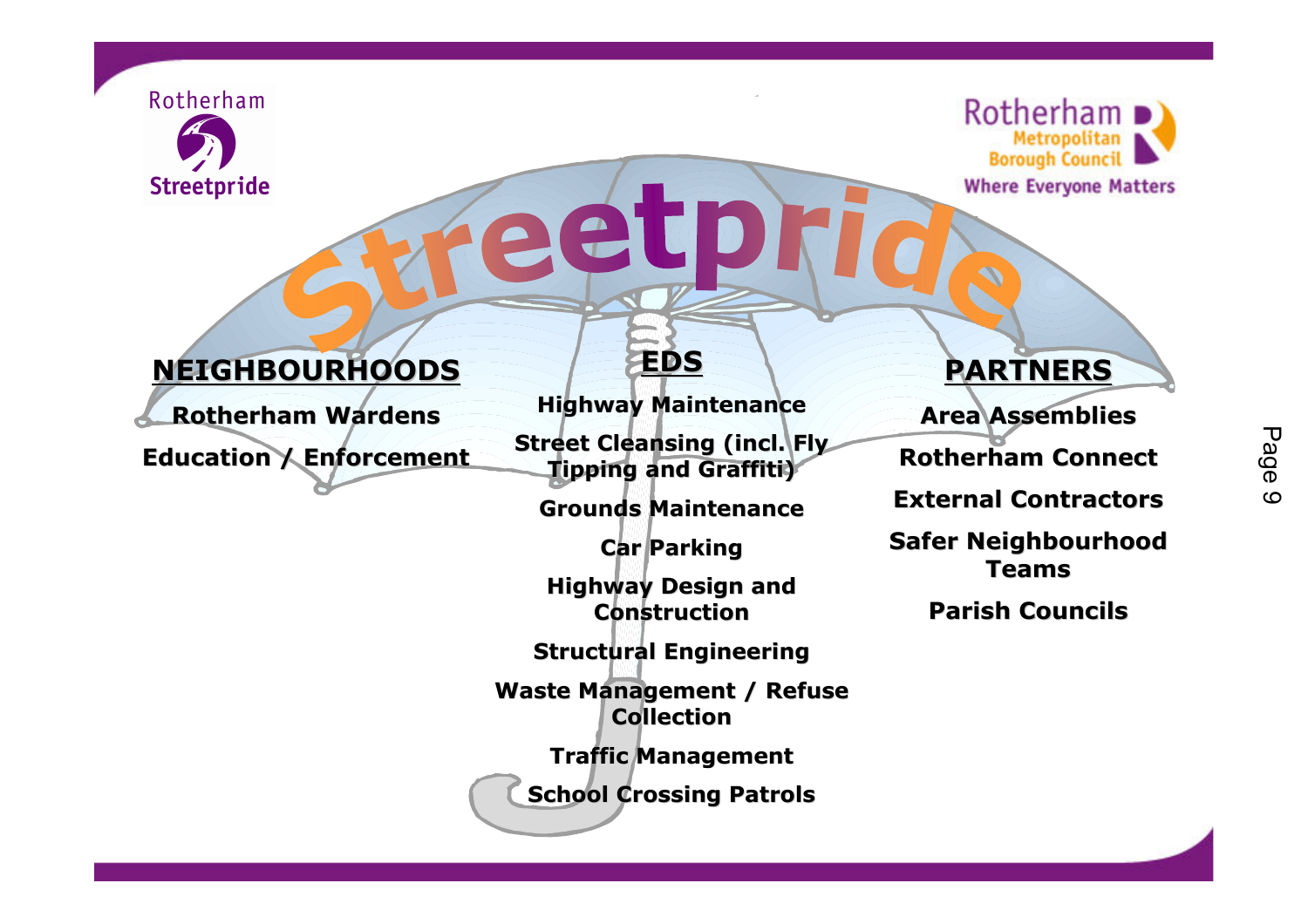



# **Street Cleansing Overview**

What we do:

- $\bullet$ Litter picking
- •Mechanical sweeping
- $\bullet$ Fly tipping removal
- Graffiti removal
- $\bullet$ Litter and Dog waste bins
- $\bullet$ Partnerships with Parish Councils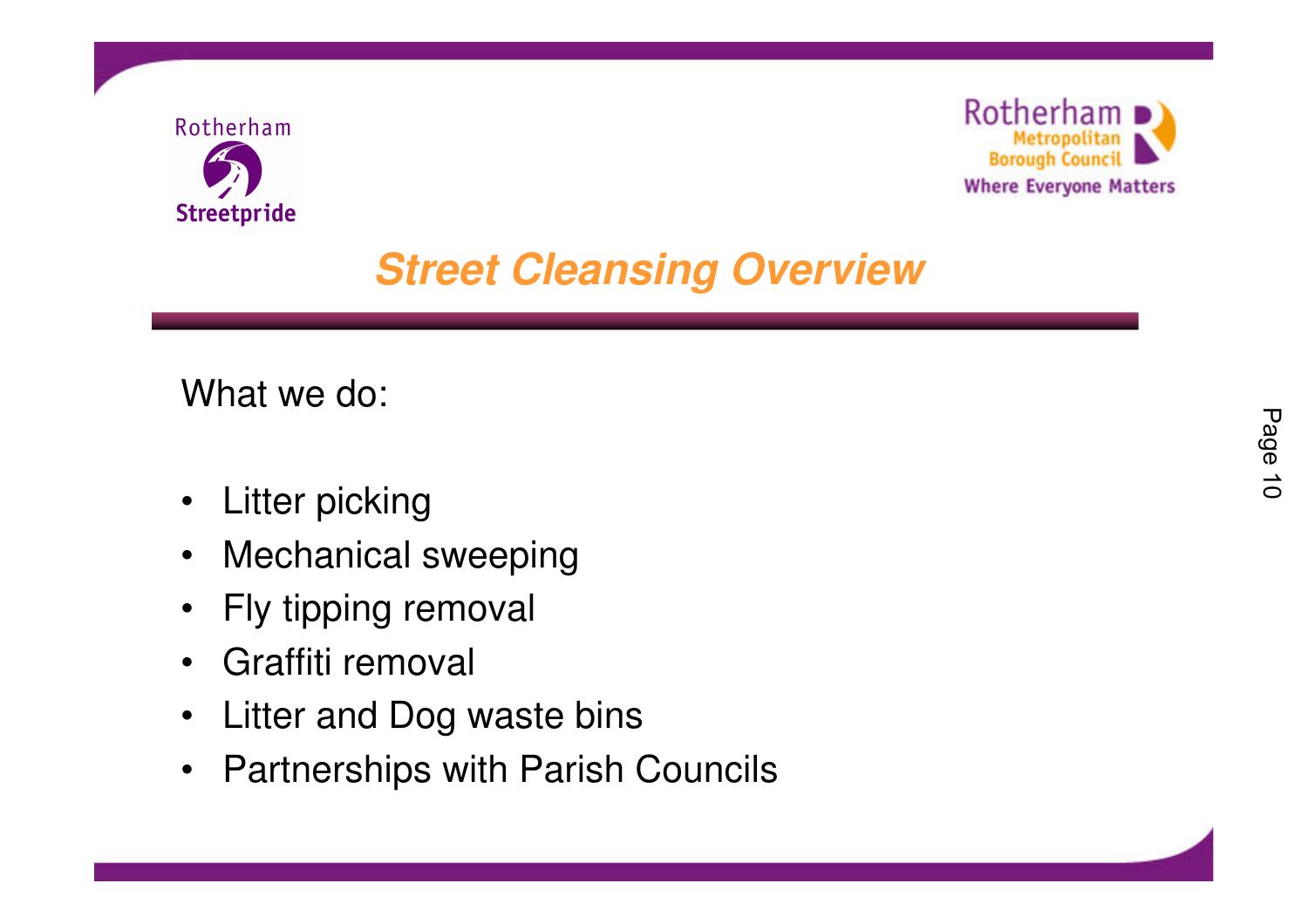



# **Street Cleansing Overview**

## Issues:

- Cleanliness and satisfaction rating fell in 2008 **☆** Detritus
	- **↓ Litter**
	- Demarcation with grounds maintenance

# • Pressures

- $\boldsymbol{\div}$  Increased public expectations
- **Mechanical sweeping**
- $\div$ **Town centre**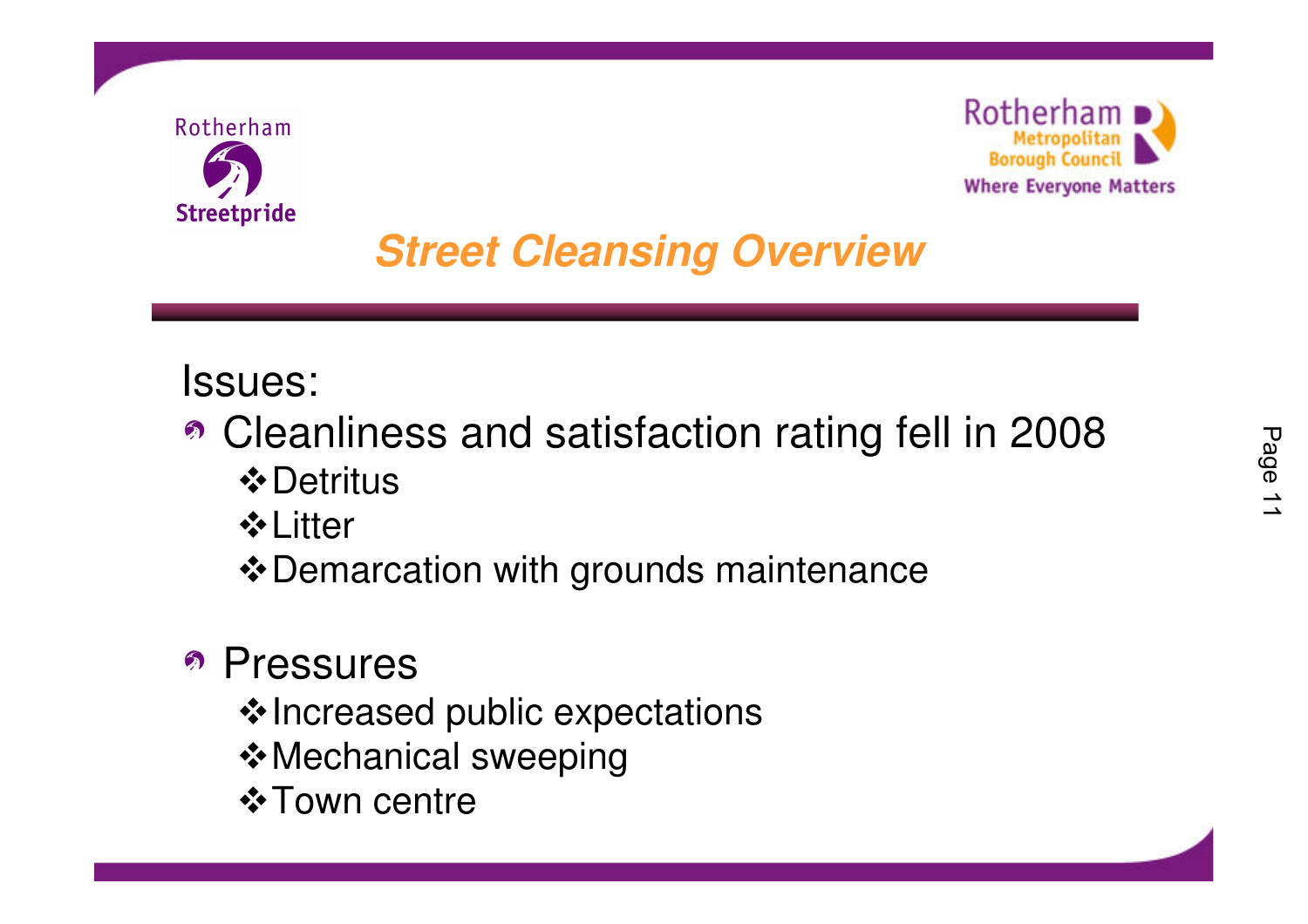



# **Grounds Maintenance Overview**

What we do:

- $\bullet$ Grass cutting
- shrub beds & hedge cutting•
- •sports pitch maintenance
- •seasonal bedding
- Cleansing of RMBC play areas $\bullet$
- Work by Ringway; 'badged' as Streetpride $\bullet$
- $\bullet$ Parishes provide enhanced service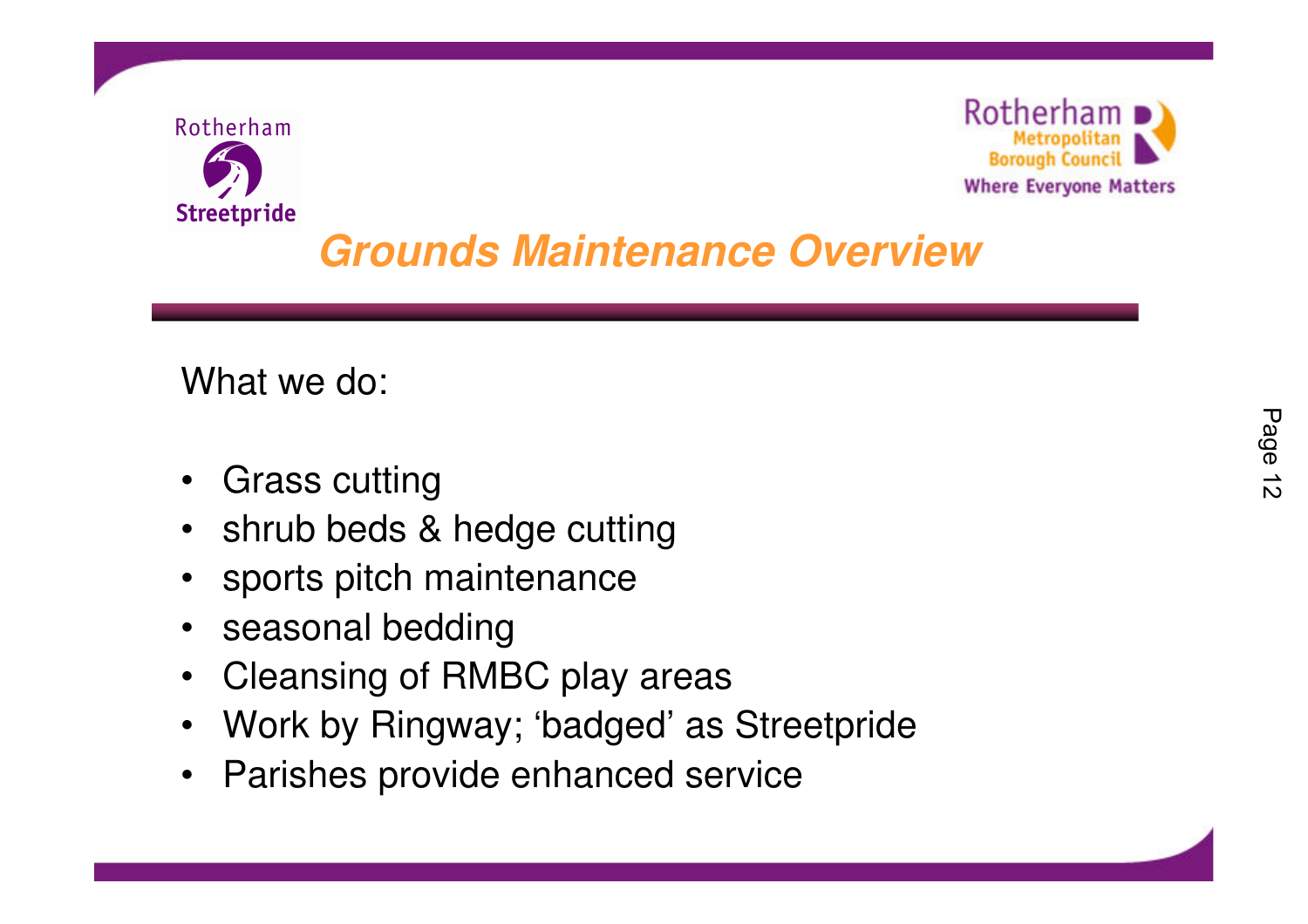



# **Grounds Maintenance Overview**

### Issues:

- End of contract October 2009
- Requests/complaints increased
- Public satisfaction low
- Demarcation with Street Cleansing Litter
- Pressures
	- Shrub bed maintenance
	- Floral bedding
	- Path edging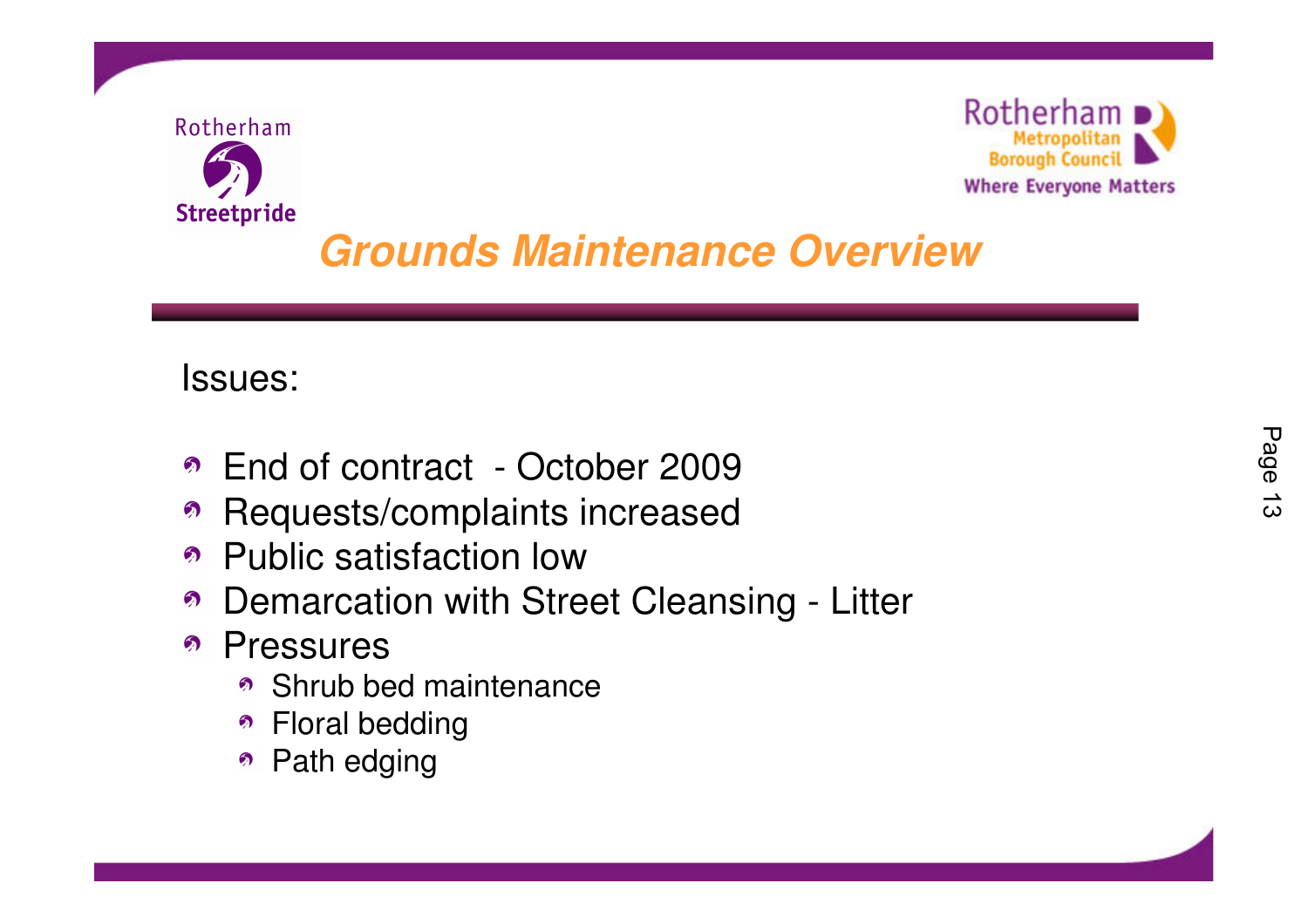

- Re-tender Grounds Contract
- In-source Grounds Contract $\Omega$
- In-source and integrate with Street Cleansing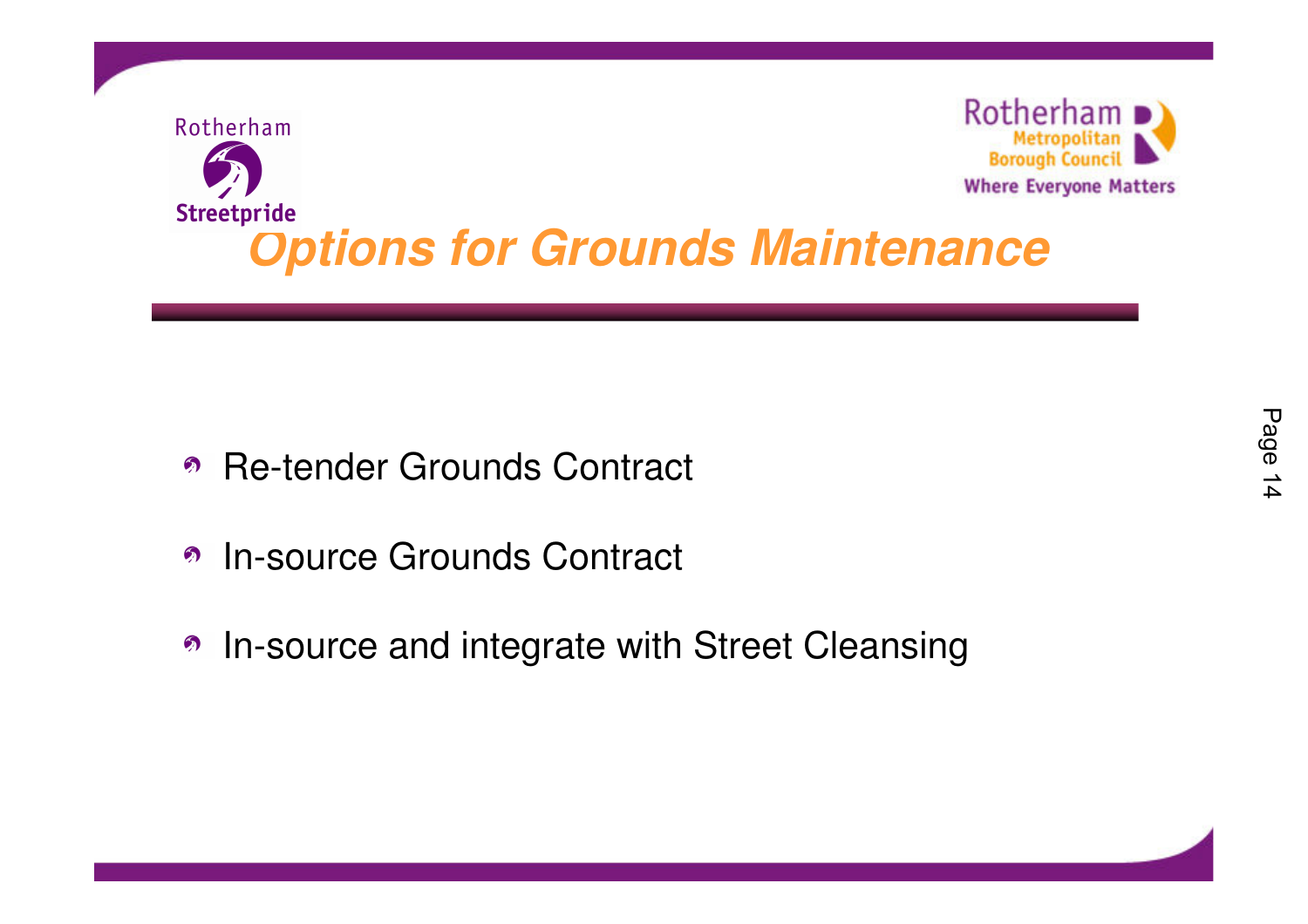

# Advantages

- Increased control and flexibility
- Ability to accommodate changes
- Re-motivate workforce
- Area-based teams with local focus
- Local priorities & local pride
- Increased Public Satisfaction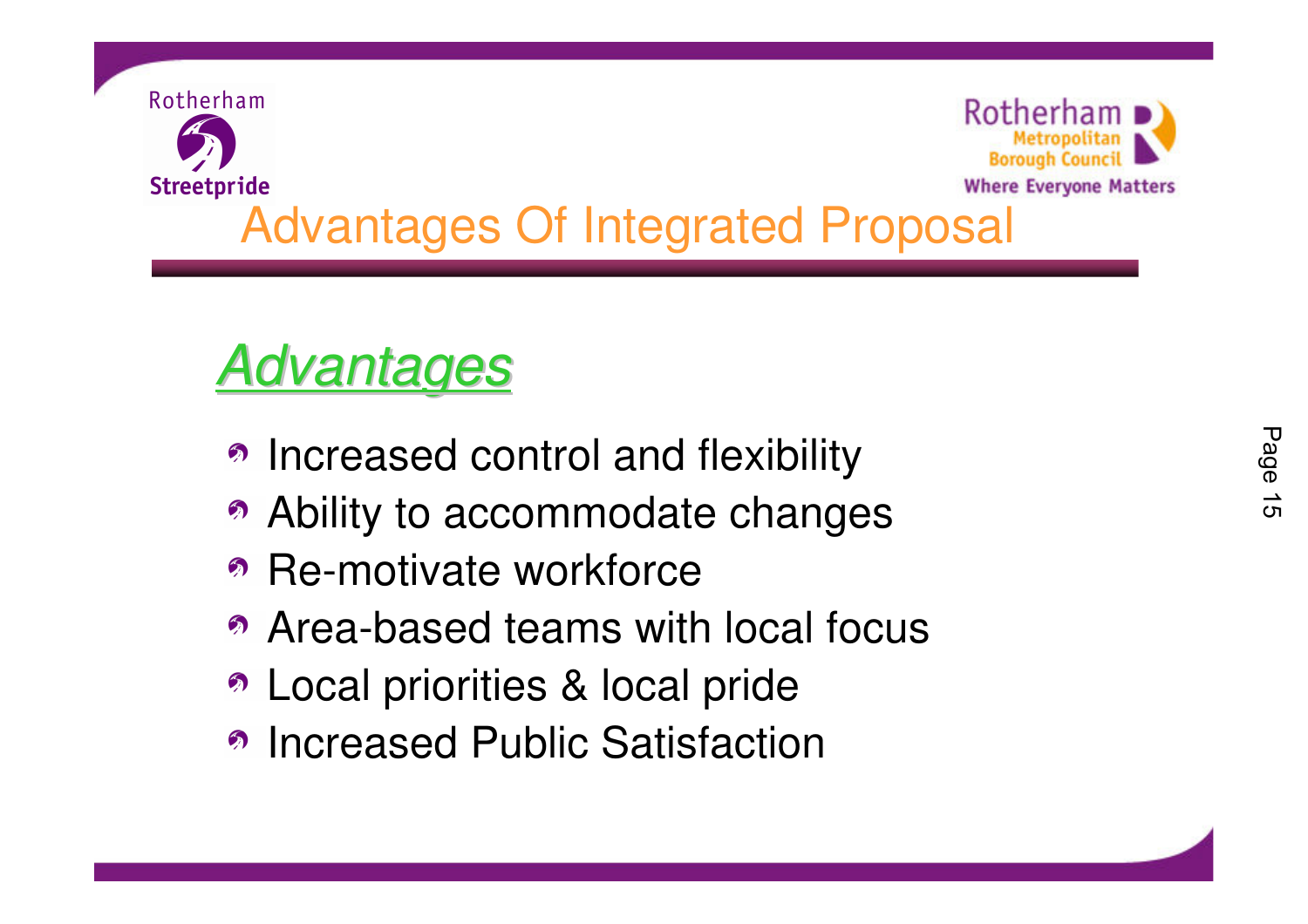![](_page_16_Picture_0.jpeg)

- Bring Grounds Maintenance Back In-House (31/12/09) $\odot$
- Integrate Grounds & Cleansing (01/04/10) $\odot$
- Operate on An Area Basis (01/04/10 to 30/09/10)